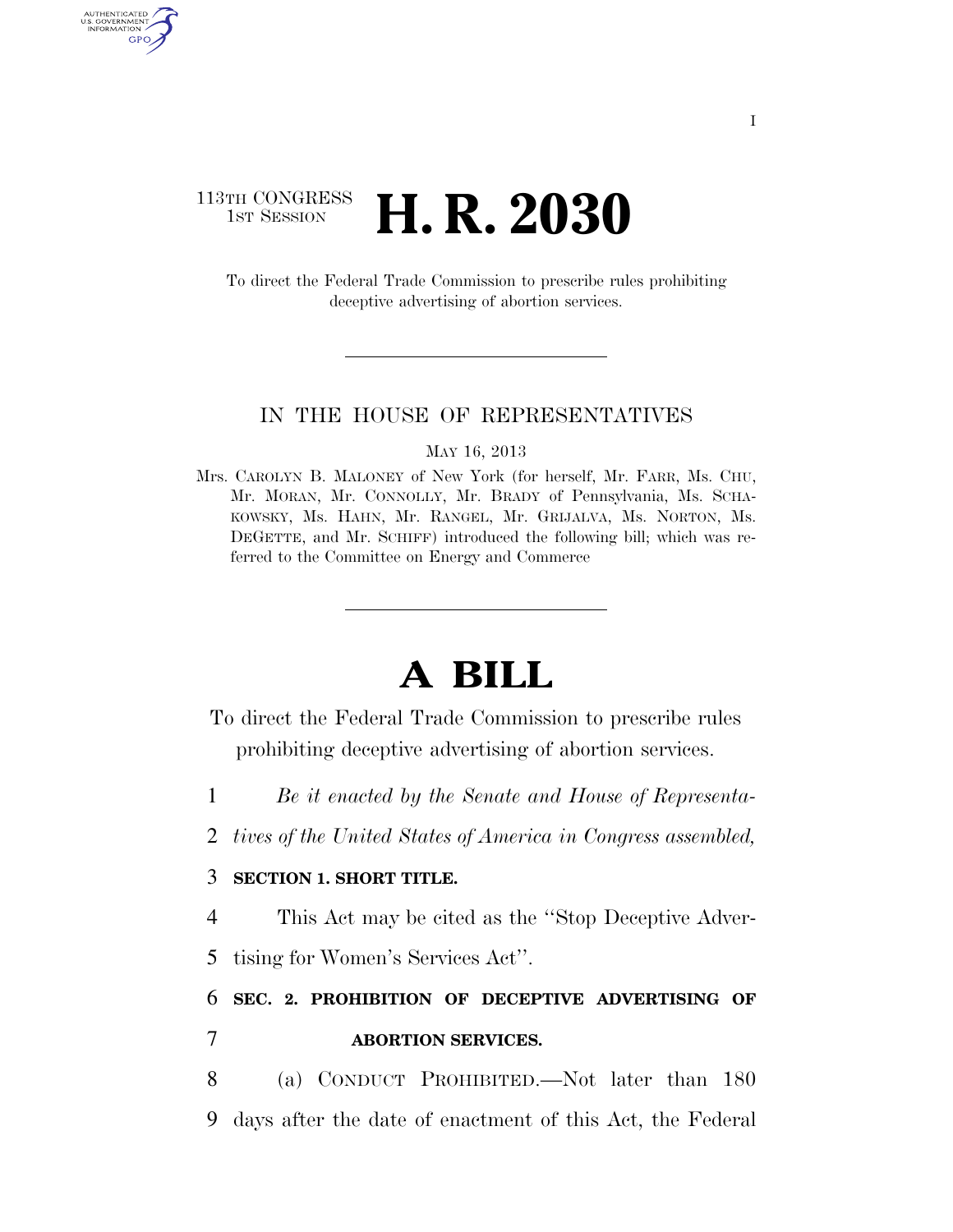Trade Commission shall, in accordance with section 553 of title 5, United States Code, promulgate rules to pro- hibit, as an unfair and deceptive act or practice, any per- son from advertising with the intent to deceptively create the impression that—

 (1) such person is a provider of abortion serv- ices if such person does not provide abortion serv-ices; and

 (2) such person is not a provider of abortion services if such person does provide abortion serv-ices.

 (b) ENFORCEMENT.—A violation of a rule promul- gated under subsection (a) shall be treated as a violation of a rule defining an unfair or deceptive act or practice 15 under section  $18(a)(1)(B)$  of the Federal Trade Commis-16 sion Act (15 U.S.C.  $57a(a)(1)(B)$ ). The Commission shall enforce such rules in the same manner, by the same means, and with the same jurisdiction, powers, and duties as though all applicable terms and provisions of the Fed- eral Trade Commission Act were incorporated into and made a part of this Act. Any person who violates this Act shall be subject to the penalties and entitled to the privi- leges and immunities provided in the Federal Trade Com-mission Act (15 U.S.C. 41 et seq.).